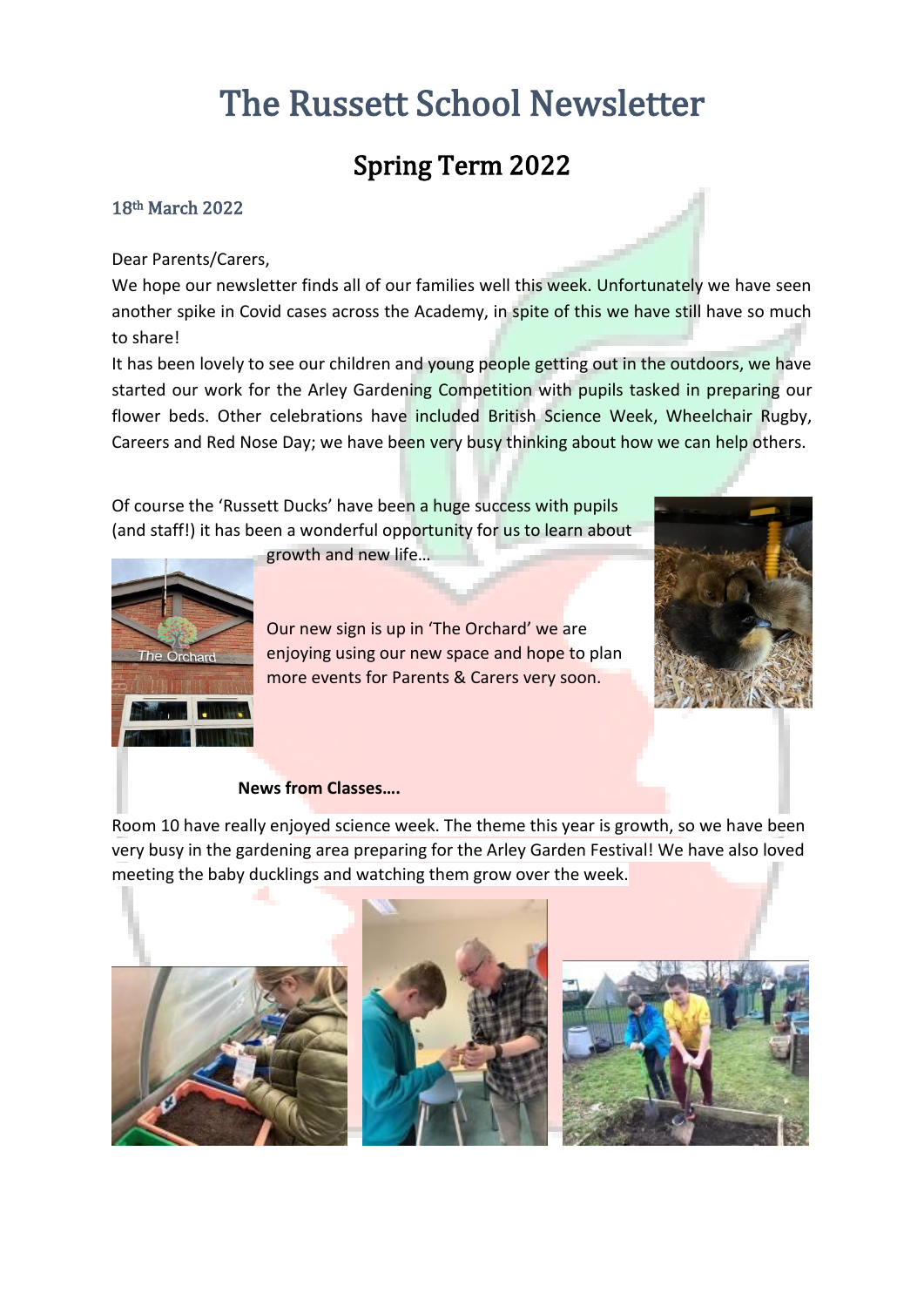Room 11 students attended another taster session at Petty Pool Vocational College on Tuesday.

The careers focus this week was the catering and retail business. All students enjoyed the experience, and it gave them another opportunity to think about their futures.



In Room 3 we have been looking at money this week. Today we opened our sweet shop and we took it in turns being the shop keeper and being the customer.



This week Room 9 pupils have had lots of fun engaging in different activities. We have made bread; worked as a team to construct a tower made from straws; planted seeds; made potions; watched the ducklings grow and explored ratio.

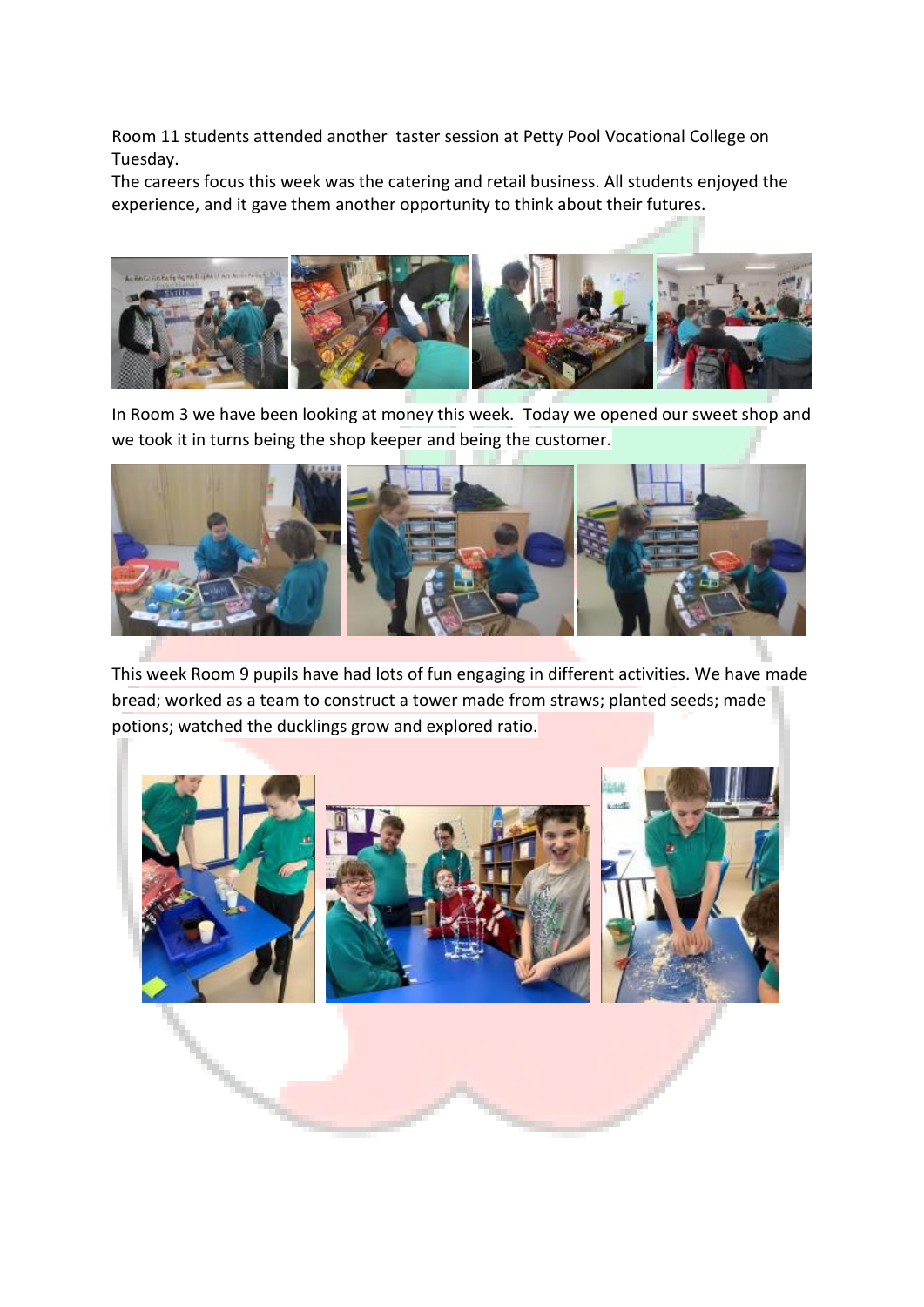Room 7 have enjoyed wheelchair rugby delivered by Sale Sharks; using the laptops in a communication session; making paper cup 'telephones' and handling the ducklings.



Room 2 enjoyed their Forest School session this week. We explored the outdoor area, including the daffodils and rope swing. We also had the opportunity to learn about fire safety and we even toasted a marshmallow on the fire. We had lots of fun!



In room 8 we have been looking at growth as part of science week, we have been very lucky and had some ducklings hatch in school and have been able to see them grow and measure their progress as well as practicing looking after them and holding them carefully. We have also been exploring water and different vessels as part of science week. The syringes and squirting water was a big hit!

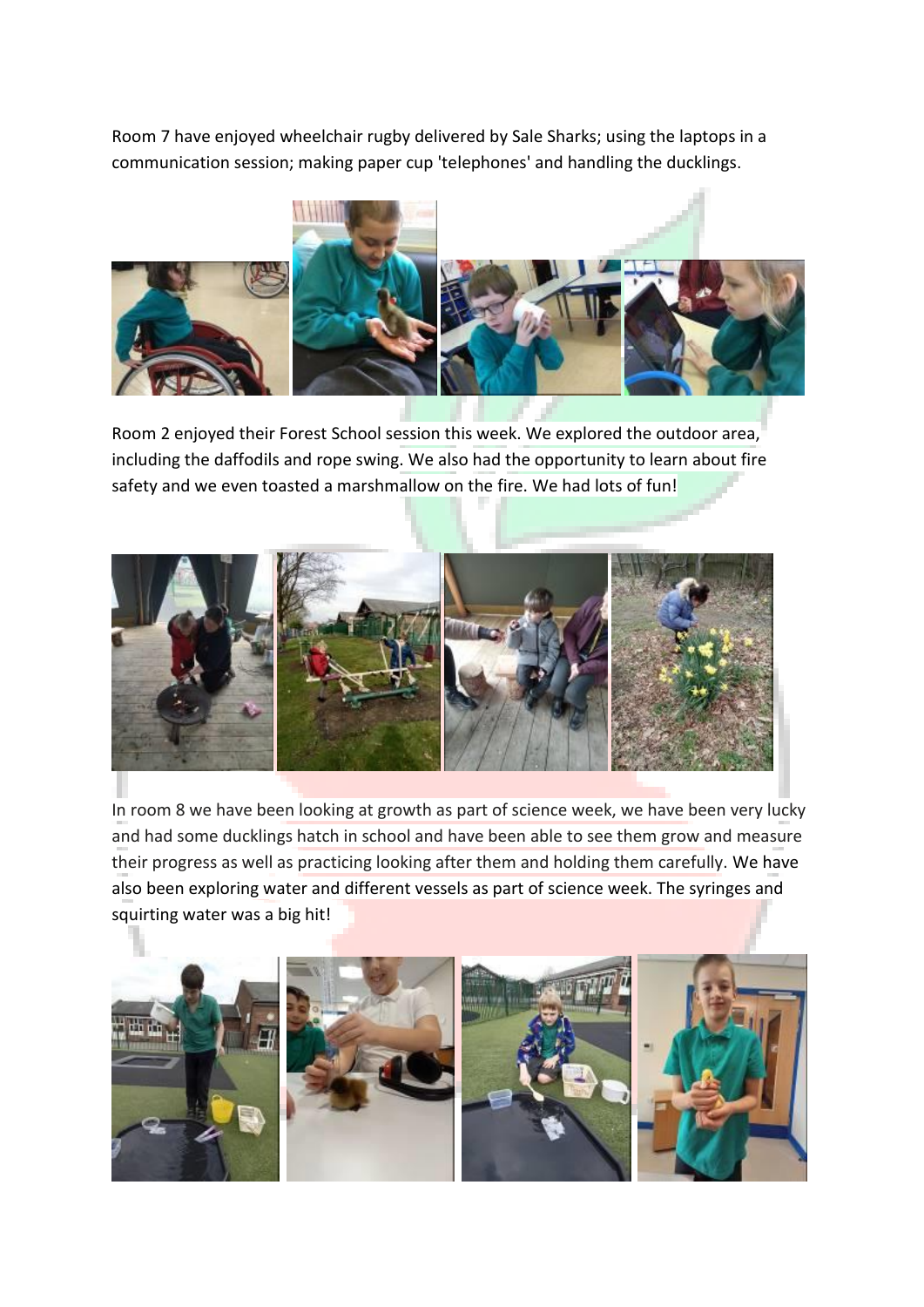Room 6 have had a fantastic week exploring the signs of Spring in our environment. The class had a great time in our Forest school session making smores!



Room 5 have been working together and have enjoyed our Sale Sharks session last Friday. We all had lots of fun and enjoyed playing wheelchair rugby. In Maths, we have been learning about money and set up a class shop to buy and sell foods. Keep up the great work everybody!



#### **National Careers Week**

During National Careers Week 2022 we brought together Local Employers, National Businesses, Local Colleges and Careers Advisors to give our pupils an important insight into the World of Work and Further Learning. The pupils really enjoyed taking part in the different Workshops, Careers Talks and Events.



Room 7 & 8 used Coding and technology in a Network Rail Workshop. Room 9 challenged gender stereotyping with the Job Centre Plus. Rooms 10 & 11 learnt about food waste from Northwich Community Support.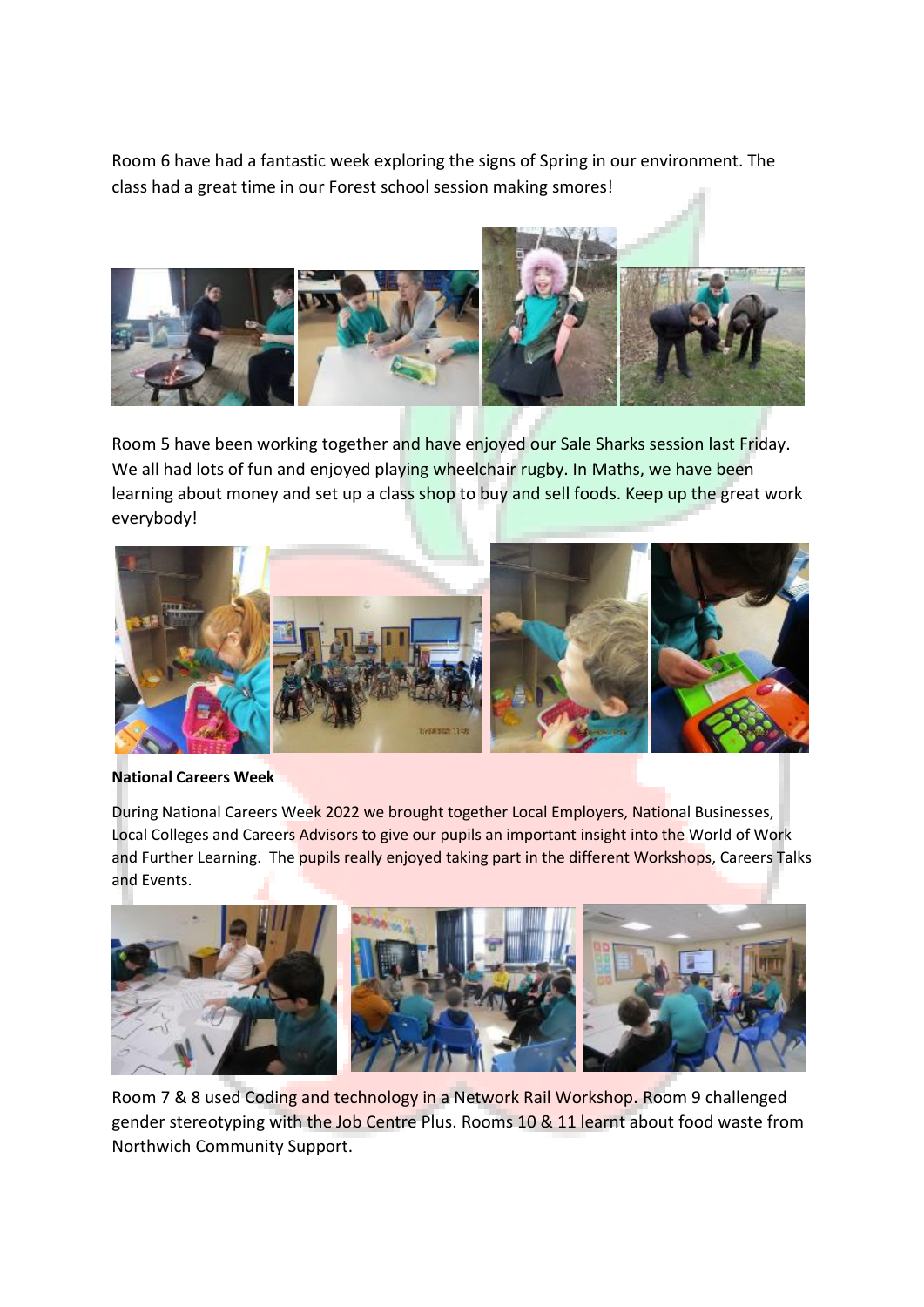## **Independent Advice and Support Service (IASS)**

SEND Information, Advice and Support Service (SENDIASS) offers a confidential service which gives parents/carers, children and young people impartial advice and information to make informed decisions. Young people aged 16 to 25 can also access the service directly.

For more information visit: <https://www.livewell.cheshirewestandchester.gov.uk/Services/1279>

Telephone: 0300 123 7001 Email: [iasservice@cheshirewestandchester.gov.uk](mailto:iasservice@cheshirewestandchester.gov.uk)

# **Parent Carer Forum**

The PCF are a group of voluntary group of Parents & Carers in Cheshire West & Chester who have children / young people with special education needs and/or disability (SEND) and represents families of children and young people with SEND.

They support parents/carers by:

- Gathering information from Parents and Carers.
- Attending meetings with services in our area Education, Health & Social Care.
- Sharing collective views and experiences of Parents and Carers with the Local Authority and Health Services.
- Feeding back information and news to Parents and Carers.
- Networking with other organisations and groups in our area.
- Sharing what we learn at events and on-line

The Parent/Carer forum has developed a website to assist parents/carers which can be accessed by th[e link](https://www.pcfcheshirewest.org/who-we-are) attached to pcfcheshirewest.org by Phone[: 0161 255 5634](tel:0161%20255%205634) or Email: [contact.pcfcwac@gmail.com](mailto:contact.pcfcwac@gmail.com) .The PCF are currently conducting a [survey](https://www.pcfcheshirewest.org/survey) which can be accessed by this link or on the website and are always keen to hear your views.

**Dates for your diary – please** see our school website Calendar | The Russett School [\(therussettlearningtrust.co.uk\)](https://www.therussettlearningtrust.co.uk/russett-school/parents/calendar/)

# **Key Contacts**

School office: 01606 853005 or via email [admin@russett.cheshire.sch.uk-](mailto:admin@russett.cheshire.sch.uk) please do not hesitate to contact us if you have any questions or concerns.

- Executive Headteacher- Emma Leach
- Deputy Head of Academy (Lower School) Jess Dennis
- Deputy Head of Academy (Upper School) Kathryn Richardson
- Transport Co-ordination: Cheshire West 01244 973377 Cheshire East 01270 371489 Please note that parents are asked to contact transport if needed, transport is not run by school.